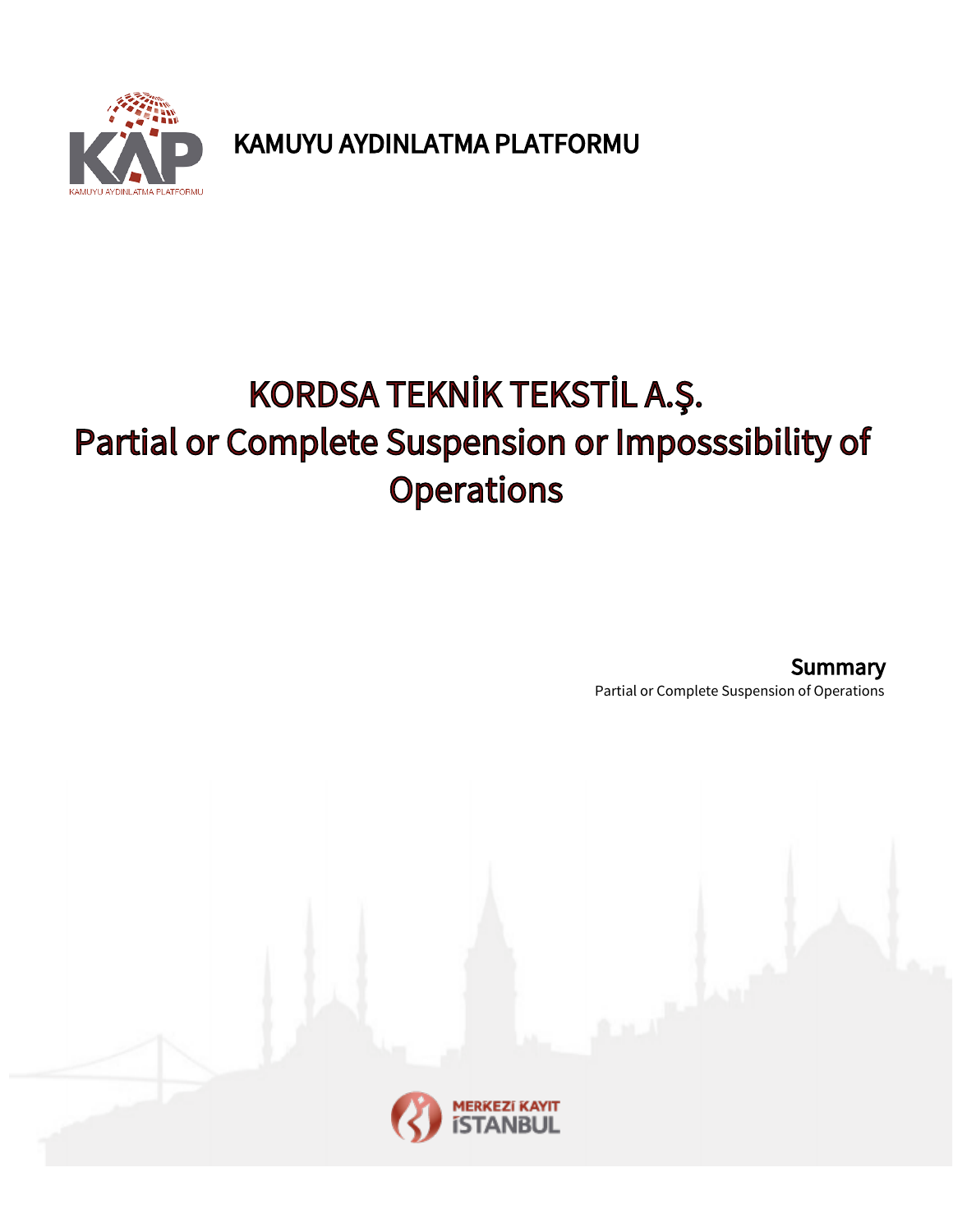

## Partial Or Complete Suspension Or Imposssibility Of **Operations**

## Related Companies []

Related Funds []

| Partial Or Complete Suspension Or Imposssibility Of Operations                               |                                                                                                                          |
|----------------------------------------------------------------------------------------------|--------------------------------------------------------------------------------------------------------------------------|
| <b>Update Notification Flag</b>                                                              | Hayır (No)                                                                                                               |
| <b>Correction Notification Flag</b>                                                          | Evet (Yes)                                                                                                               |
| Date Of The Previous Notification About The Same Subject                                     | 26.03.2020                                                                                                               |
| <b>Postponed Notification Flag</b>                                                           | Hayır (No)                                                                                                               |
| <b>Announcement Content</b>                                                                  |                                                                                                                          |
| Nature Of Situation Occured                                                                  | Partial or Complete Suspension of Operations in<br>Kordsa Brasil and Kordsa Turkey                                       |
| Information About Operations Suspended Or Became<br>Impossible                               | Tire cord production                                                                                                     |
| Reason Of Suspension Or Impossibility Of Operations                                          | Preventing the labor and public health                                                                                   |
| Decision Date Of Authorized Body If Exits                                                    |                                                                                                                          |
| Validity Date Of Suspension Or Impossibility Of Operations                                   | Kordsa Brasil plant: from 26.03.2020 to 08.04.2020;<br>Kordsa Turkey plant: from 01.04.2020 to 15.04.2020                |
| Effect of Suspension or Impossibility of Operations on Total<br><b>Production of Company</b> |                                                                                                                          |
| Effect of Suspension or Impossibility of Operations on Total<br>Sales of Company             |                                                                                                                          |
| Share Of Partially Suspended Operations In Total<br>Production And Sales Of Company          |                                                                                                                          |
| Number Of Personnel Whose Employment Contracts Were<br>Or Will Be Terminated                 | It is not expected                                                                                                       |
| Total Amount Of Severance And Termination Pays That Was<br>Or Will Be Paid                   |                                                                                                                          |
| Precautions Took Into Consideration By Company<br>Management                                 |                                                                                                                          |
| Conditions Required For Going Into Operation Again                                           |                                                                                                                          |
| <b>Expected Date To Begin Operations</b>                                                     | Its expected that Kordsa Brasil will start their<br>operations in 8th April, 2020, Kordsa Turkey in 15th<br>April, 2020. |
| Effects On Continuity Assumption Of Company                                                  | No effect is expected.                                                                                                   |
| <b>Explanations</b>                                                                          |                                                                                                                          |

As Covid-19 pandemic's impact on the world continues, due to the changing customer demand and our customers' decisions to cease their productions, it is decided that the production in our facilities in Turkey and Brazil will be reorganized in the coming days.